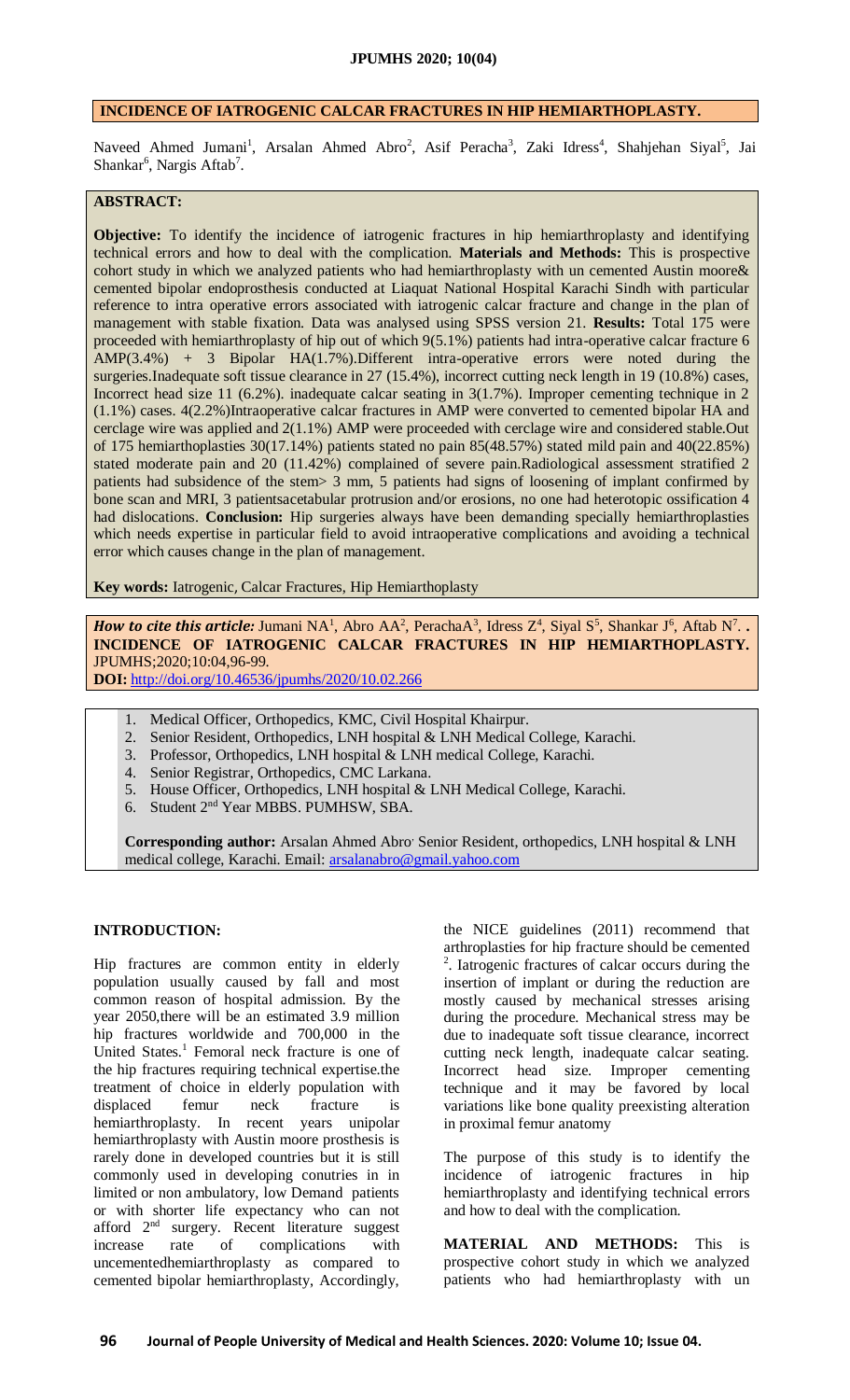cemented Austin moore& cemented bipolar endoprosthesis conducted at Liaquat National Hospital Karachi Sindh with particular reference to intra operative errors associated with iatrogenic calcar fracture and change in the plan of management with stable fixation.Study was conducted from jan 2014 to dec 2016.the choice of prosthesis used in patients were based on according to patients age patients medical condition and life expectancy, such as AMP was used in elderly patients, non ambulatory, low Demand patients or with shorter life expectancy and cemented bipolar hemiarthroplasty used in comparatively younger patients with good ambulatory status and expected long life ahead. Approach used in all surgeries was lateral Harding's approach of the hip. Surgeries were operated by 3 different surgeons with same expert level. Patients medical record was reviewed and data collected which included Age, Sex, Date of Admission, Date of Surgery, Date of discharge, Total hospital stay, Surgical Approach used,Intraoprative complications, ASA grade  $3$ The inclusion criteria was adult patients of both gender Male and female age from 50 to 100 mean age 75 years who had Neck of femur fracture.Patients with multiple fractures, head trauma, pathological fracture, advanced osteoarthritis or ankylosed hip joint were excluded from the study.

Patients were followed in out patient department stitches removed at 2 weeks radiological and clinical assessment on the basis of fracture healing and ambulation were assessed on  $6<sup>th</sup>$ week 3 months and 6 month and 1 year.Mobility was assessed with regard to ambulation without assistance, with assistance of either a cane or walker or inability to walk. In relation to radiographic analysis the next were evaluated: subsidence of the stem, signs of loosening, acetabular protrusion and/or erosions, heterotopic ossification and dislocations <sup>4</sup>. Data was analysed using SPSS version 21.

#### **RESULTS:**

In our study we included bothaustenmoore prosthesis & cemented bipolar Hemi arthroplasty. Total number of patients included in our study were 190 in which 110 were male and 80 were females. In 80 males Bipolarhemiarthroplasty

was planned and in 30 males AMP was planned. In 65 females cemented Bipolar HA was performed and and 15 planned for AMP. Out of 190 patients 15 cases were excluded 12 cases lost to follow up and 3 patients died. According to American society of Anesthesiology (ASA) classification 36 cases were classified as grade II, 74 cases as grade III, and 65 cases as grade IV. Mean age of patients was 75years (50-100). Ambulatory status of the patient was 95 patients were community ambulant without any support before history of the fracture, 75 patients were community ambulant with the help of cane or walker, and 5 were unable to walk Mean hospital stay was 8 days (4-16 days),mean delay between the admission and operation was 2-3 days (1-8 days).Total 175 were proceeded with hemiarthroplasty of hip out of which 9(5.1%) patients had intra-operative calcar fracture 6 AMP(3.4%)+3 Bipolar HA(1.7%).

Different intra-operative errors were noted during the surgeries.Inadequate soft tissue clearance caused difficulty in reduction and increased stress on calcar noted in 27 (15.4%), incorrect cutting neck length noted in 19 (10.8%) cases, Incorrect head size 11 (6.2%). inadequate calcar seating in 3(1.7%). Improper cementing technique in 2 (1.1%) cases. 4(2.2%) Intraoperative calcar fractures in AMP were converted to cemented bipolar HA and cerclage wire was applied and 2(1.1%) AMP were preceded with cerclage wire and considered stable. Patients were followed up in OPD pain and ambulatory status was checked. Out of 175 hemiarthoplasties 30(17.14%) patients stated no pain 85(48.57%) stated mild pain and 40(22.85%) stated moderate pain and 20 (11.42%) complained of severe pain. Pain was assessed using visual Analogue score system. At the final follow up 109 patients were community ambulant 60 patients needed assistance and 6 patients were unable to stand (due to other medical problems).

In respect to radiological assessment2(1.14%) patients had subsidence of the stem> 3 mm, 5(2.85%) patients had signs of loosening of implant confirmed by bone scan and mri,3(1.17%) patientshad acetabular protrusion and/or erosions, none(0%) had heterotopic ossification, 4(2.28%) had dislocations.



**Discussion:** Hemiarthroplasty of hip is very demanding procedure it needs expertise with fine



skills and better decision power. In our study we covered different aspects of hip hemiarthroplasty.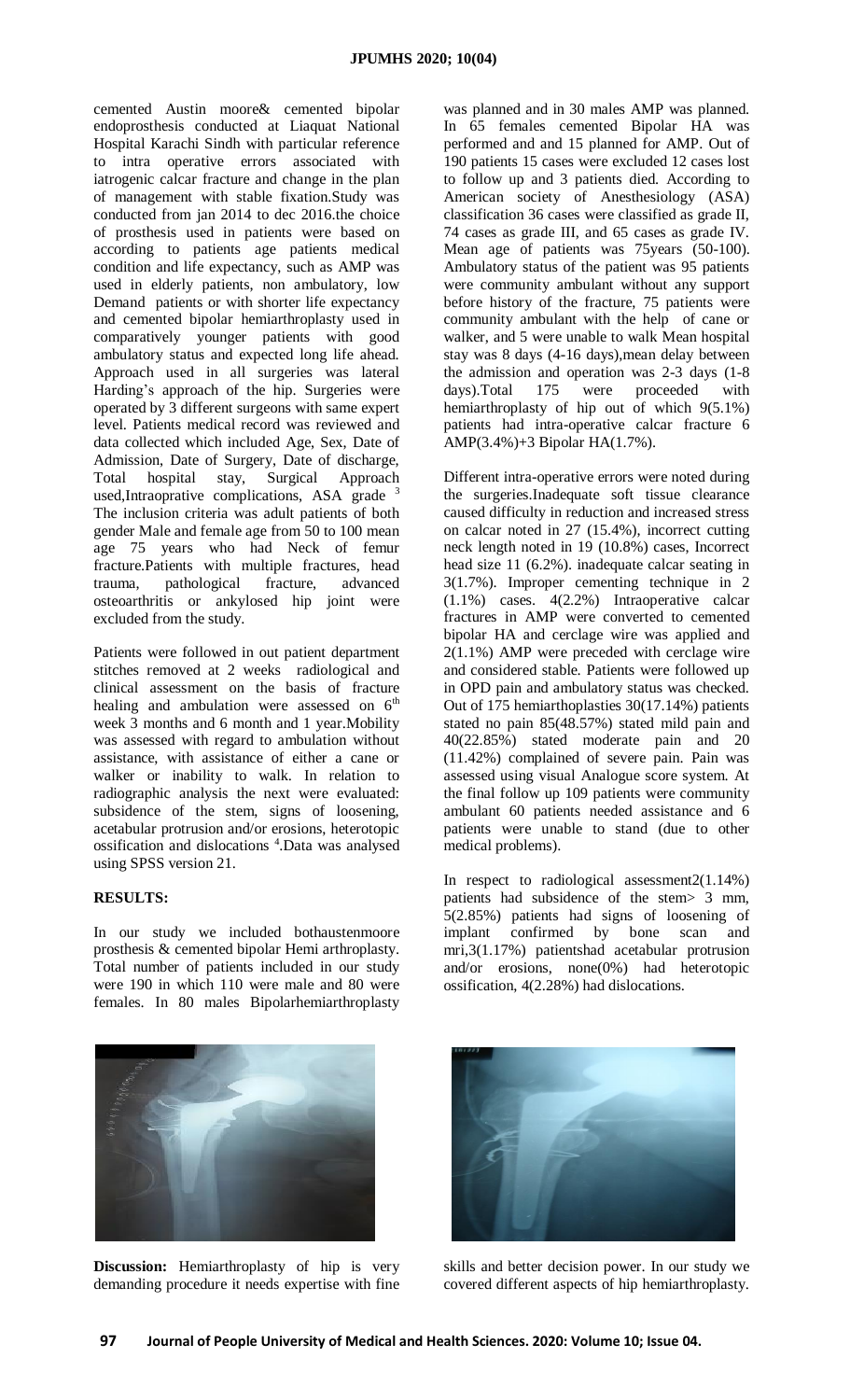We reviewed iatrogenic calcar fractures, technical errors leading to iatrogenic fracture, management of the fracture and post operative ambulatory status and pain persistence. In our study we found 5.1% iatrogenic calcar fracture, 3.4 in Austen moore prosthesis and 1.7% in bipolar hemiarthoplay.

Fernández-Valencia in his study Intraoperative periprosthetic femoral fractures related to Austin Moore hemiarthroplasty-A retrospective review of 365 patients stated over all 6.8% intraoperative periprosthetic fracture<sup>5</sup>. Singh GK in his study Uncemented Austin–Moore and cemented Thompson unipolar hemiarthroplasty for displaced fracture neck of femur-Comparison of complications and patient satisfaction found 0% incidence of intraoperative periprosthetic fracture in cemented Thompson group and 3.4% of intraoperative periprosthetic fractures in AMP  $group^6$ . Weinrauch in his study Intraoperative error during Austin Moore hemiarthroplasty found 14 % iatrogenic fractures in consecutive 147 patients who had AMP surgery<sup>7</sup>.

Weinrauch PC in his study early prosthetic complications after unipolar hemiarthroplasty stated that 11.8 % AMP and 1.8% cemented Thompson had intraoperative periprosthetic fracture<sup>8</sup>.

In this study we reviewed different technical errors which caused iatrogenic calcarfracuture we found that inadequate soft tissue clearance was the most common error 27 (15.4%) which caused increase in stress over calcar and while reducing the head calcar fractured.Pryor GA in his study"A study of the influence of technical adequacy on the clinical result of Moore hemiarthroplasty" reported significant technical errors in hemiarthroplasty.<sup>9</sup>

Incorrect resection of neck length wasthe second most common error noted in 19 (10.8%) cases which caused improper implant sitting and required more force in reduction and ended up in iatrogenic calcar fracture. Shekhar A and Murgod G in their study. Two years outcome of cemented Austin Moore Hemiarthroplasty for Fracture neck Femurreported inadequate neck length remnant as the commonest intraoperative implantation  $error<sup>10</sup>$ .

Incorrect head size was a technical error found in 11 (6.2%). Inadequate head size may be one of the reason for calcar fracture mostly large head size which cause difficult reduction. In bipolar HA small head size results in recurrent dislocations.DD Mue and WT Yongu in there study "Intra-Operative Implantation Errors During Hemiarthroplasty" reported Incorrect prosthetic head size in  $2(5.7%)$  patients<sup>11</sup>.

Inadequate calcar seating was noted in 3(1.7%).Yau et al in his studyCritical radiological analysis after Austin Moore hemiarthroplasty stated that inadequate metaphyseal fill may also predispose to excessive subsidence of prosthesis, loosening and pain $12$  in an other study by DD

MUE et al Inadequate proximal metaphyseal fill was observed in 1(2.9%) patient.

In our study pain and ambulatory status was checked on Follow ups. Out of 175 hemiarthoplasties 30(17.14%) patients stated no pain85(48.57%) stated mild pain and 40(22.85%) stated moderate pain and 20(11.42%) complained of severe pain, majority of patients who complained of severe pain had subsidence and loosening of implant.Sharif and Parker in a review of 243 Austin Moore prostheses found at 1 year post surgery 61 patients (25.1%) had residual pain and 17 patients (7%) required revision surgery for aseptic loosening<sup>13</sup>. Davidson D in his study stated that Both residual pain and revision for aseptic loosening were strongly associated with features of the operative technique, namely caudal resection level of the femoral neck, inadequate seating of the prosthesis and inappropriate selection of prosthetic head  $size^{14}$ .

On the basis of radiological assessment 2(1.14%) patients had subsidence of the stem> 3 mm, 5(2.85%) patients had signs of loosening of implant confirmed by bone scan and MRI, 3(1.17%) patients had acetabular protrusion and/or erosions, none(0%) had heterotopic ossification, 4(2.28%) had dislocations.

Ambulation was advised on the basis of implant in cemented Hemiarthroplasty early ambulation was started and in AMP who had calcar fracture delayed ambulation was started average was 6 weeks time period.At the final follow up 109 patients were community ambulant 60 patients needed assistance and 6 patients were unable to stand (due to other medical problems).

**CONCLUSION:** Hip surgeries always have been demanding specially hemiarthroplasties which needs expertise in particular field to avoid intraoperative complications and avoiding technical errors which causes change in the plan of management and there should be proper training of young surgeon's.there should be proper selection of implant to be used in hemiarthoplasty either cemented or uncemented.

**ETHICS APPROVAL:** The ERC gave ethical review approval

**CONSENT TO PARTICIPATE:** written and verbal consent was taken from subjects and next of kin

**FUNDING:** The work was not financially supported by any organization. The entire expense was taken by the authors

**ACKNOWLEDGEMENTS:** We would like to thank the all contributors and staff and other persons for providing useful information.